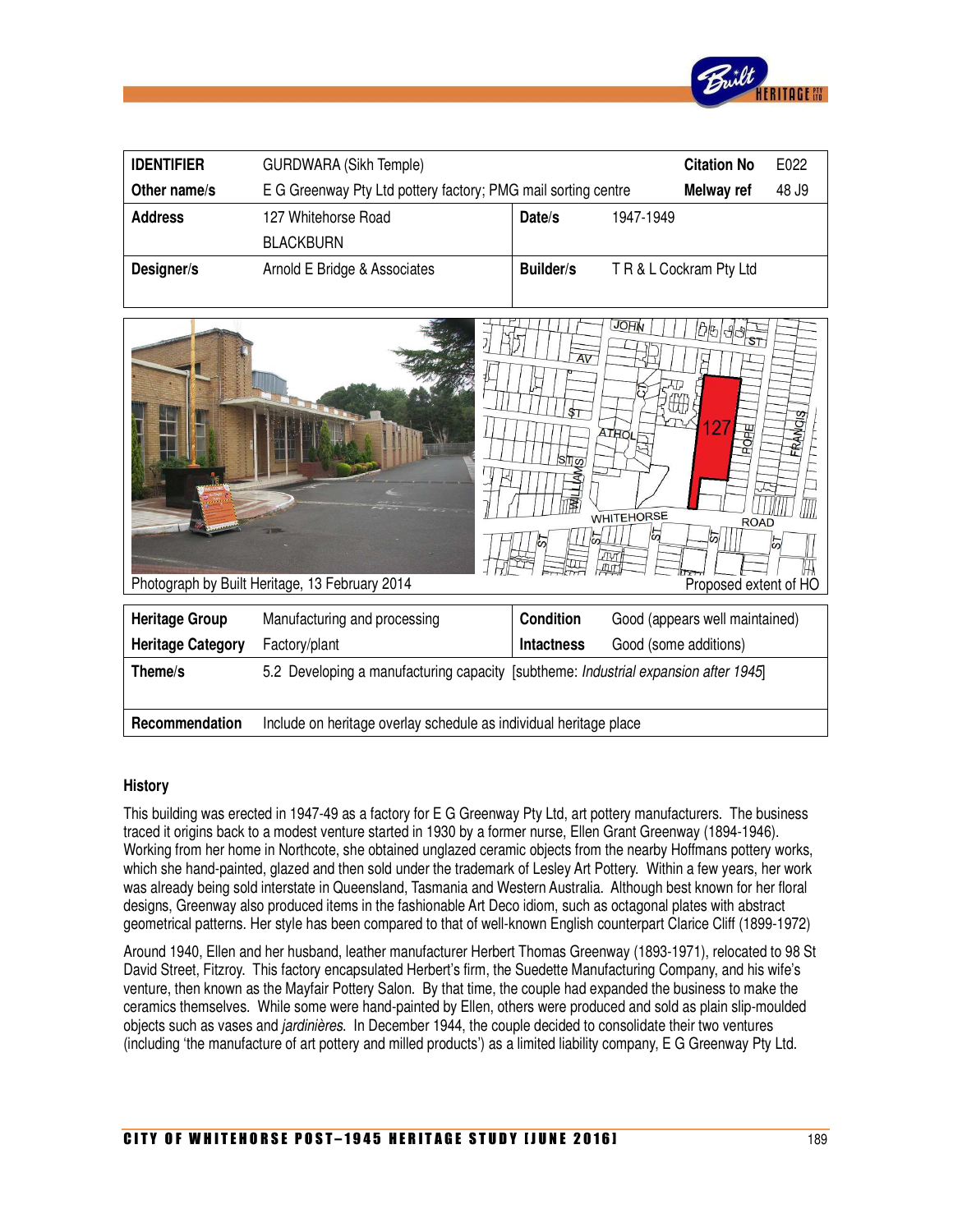

The company's main intent was to provide a new purpose-built factory, conceived as 'a handsomely designed pottery in a garden setting'. However, Ellen died in January 1946 before a site was chosen. Her husband resolved to proceed regardless, and, acquiring 4.5 acres at Blackburn, declared that the complex would be a memorial to his late wife: 'It must be lovely. Everything about it must be expressive of the inspiring life of Ellen Grant Greenway – a beautiful building in a beautiful setting with ideal conditions for the workpeople'. He duly instructed his architect, Arnold E Bridge, to 'produce something different'. Bridge's scheme proposed a factory with production area of 27,000 square feet, offices and 'spacious dining rooms in pastel tints, lockers, showers and a first aid room isolated from all factory and traffic noise'. In accordance with Greenway's vision, it was to be modern in every regard. The open-planned factory floor had a continuous sawtooth roof, providing south-facing anti-glare natural light through mechanically-operated windows. Press reports made much of these modern touches, which included drinking fountains for staff and a buff colour scheme 'reputed to have better psychological effect than the dark walls, which are depressing, and white walls, which tire the eyes'. The landscaped setting was conceived as public parkland on a grand scale, as Greenway negotiated with the Council and a neighbour to acquire a further 5.5 acres around the factory site. Externally, the building itself was described as being 'of unusual design', with a stark block-like expression dominated by a massive vertical tower (which was later omitted). Any resemblance to the award-winning and much-published Heidelberg Town Hall (Leith & Bartlett with Peck & Kemter, 1937) may not be coincidental, given that the Greenway's daughter, Eunice, had held her wedding reception there a few years before, in 1941. Eunice and her husband Ronald Charles Rowe (1918-2004) were both appointed directors of E G Greenway Pty Ltd in December 1947, just after the building permit for the new factory was issued.

Arnold Ernest Bridge (1904-1980) was articled to H V Gillespie and studied at the Workingmen's College (1919-21) Swinburne Technical College (1922), Footscray Technical School (1922-23) and the Melbourne University Architectural Atelier (1924-27). With his father and two brothers trained as engineers, Bridge also undertook studies in structural mechanics, thus qualifying as both an engineer and an architect. He worked for a time in the drawing office of Victorian Railways before being elected an associate of the RVIA in 1939 and starting his own practice. Although a block of flats that he designed appeared on the front cover of the Australian Home Beautiful in 1945, he was best known for factories, including premises for Morris & Walker at Heidelberg (1950), Warburton Franki at 140 Burwood Road, Burwood (1952; demolished) and the Spicer Shoe Company in Fitzroy North (1954). This trend continued after 1954 when Bridge elevated employee Tony Hayden (1921-1984), into partnership of the firm thereafter known as Bridge, Hayden & Associates.

A building permit for Greenway's factory, to cost £23,500, was issued on 17 November 1947 and construction started by Melbourne's oldest building firm, T R & L Cockram Pty Ltd. With so little building activity during and just after the War, the Blackburn factory was a notable project for the Cockrams, and helped re-establish them as major players in the subsequent post-war building boom. The complex was reportedly 'nearing completion' in April 1949 and, four months later, the registered office of E G Greenway Pty Ltd officially transferred there from Fitzroy. As noted in one report, the firm was 'almost inundated with applications for employment in Australia's most modern plant in the realm of clay products'. Under Greenway's managing directorship, it continued to produce art pottery. With Ellen obviously no longer available for hand-painting, its emphasis shifted to mass-produced slip-moulded ceramics. Popular items included vases in the form of fans, seashells and logs, glazed in fashionable pastel tones. In 1953, they produced pint tankards to celebrate Queen Elizabeth's Coronation. Changing tastes saw the demand decline in the 1960s and the company was voluntarily wound up in 1975, four years after Greenway's death. Nevertheless, art pottery by E G Greenway Pty Ltd (and its forerunners Lesley Art Pottery and Mayfair Pottery Studio) still remain keenly sought-after by today's collectors.

E G Greenway Pty Ltd had actually ceased production some years before the company was wound up. By that time, the factory's street frontage had already been partly subdivided for other buildings, including a petrol station. In the early 1970s, the factory was taken over by the Postmaster General's Department for use as a mail sorting centre. This continued until a new purpose-built mail sorting centre opened in Rooks Road, Nunawading, in 1993. The former factory then became the new Gurdwara (Temple) for a Sikh community founded in Melbourne back in 1981, which had occupied buildings in Carlton, Ferntree Gully and elsewhere before moving to Blackburn. Building permit records indicate that various works have been undertaken to the building since then, including kitchen renovations (2000), other alterations (2001), new garages and storerooms (2003) and other internal changes (2009, 2011 and 2012).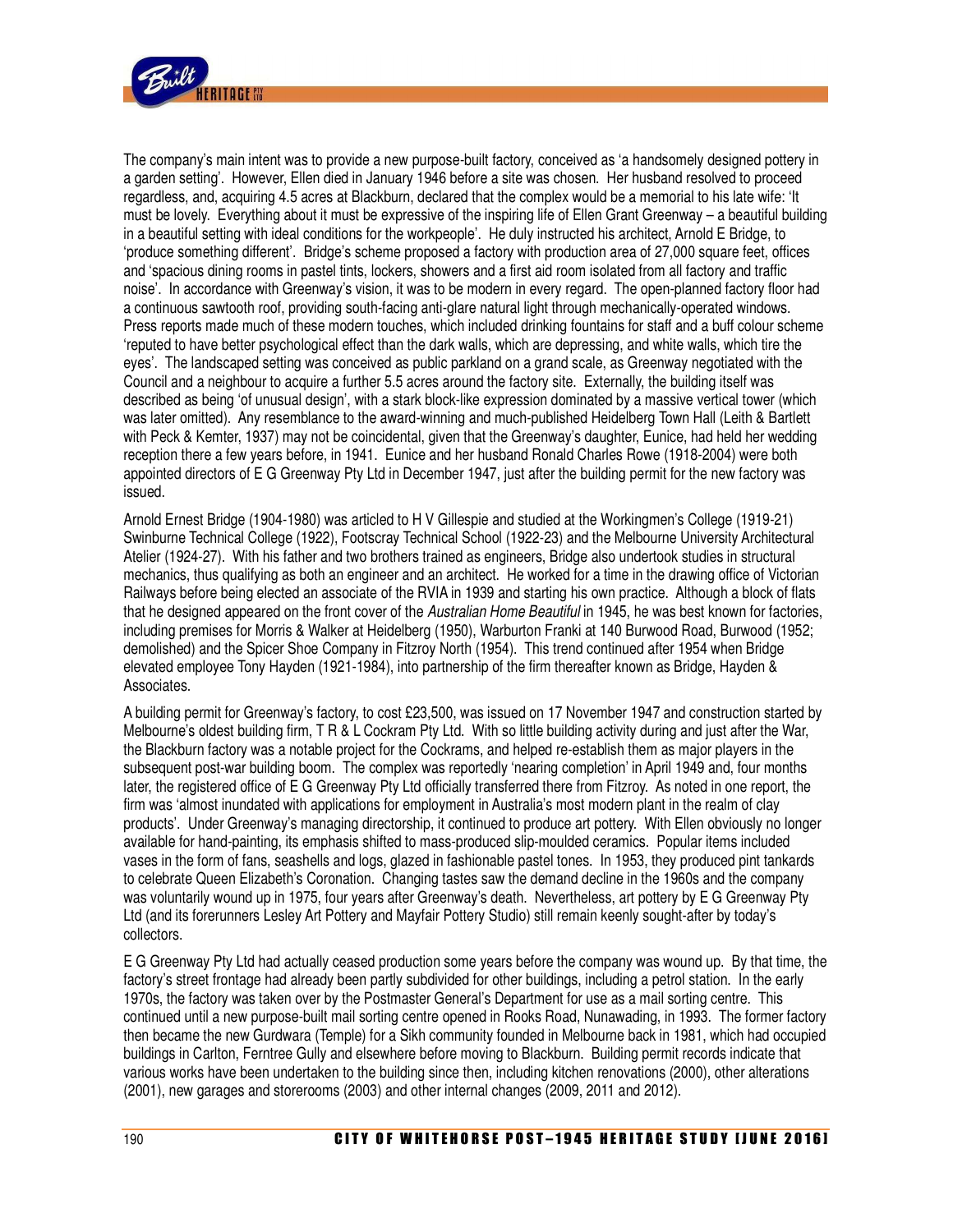

### **Description**

The former E G Greenway factory is a large brick building comprising a sprawling sawtooth-roofed production area to the rear (north) and a flat-roofed office block to the front (south). External walls are predominately of cream brick (typical of the late 1940s) with contrasting red brick to the plinth courses and some window spandrels, and rendered parapet coping. Some parts of the building, to the rear, have been rendered. The principal facade of the office block, divided into three bays, is balanced without being symmetrical. The central bay, with a flat-roofed porch on slender columns and red brick planter box at one end, has a large central window, a larger projecting corner window and a recessed entry with glazed doors, sidelights and highlights. This entry is marked by a squat tower with a canted face achieved by toothed brickwork. The central bay is flanked to the left side by a narrower recessed bay with tall rectilinear windows and to the right side by a wider projecting bay with smaller windows with red brick spandrels above and below. All of these windows have multi-paned metal-framed sashes. The front wall of the production area, visible above and beyond the office block, has alternating bays of windows (with rendered spandrels above, projecting concrete lintels and multi-paned sashes) and solid walling (which repeat the distinctive canted profile, with toothed brickwork, seen on the front tower).

The main frontage of the factory, somewhat concealed from the street by later buildings, remains mostly intact. A small single-storey addition to the far east of the facade end, with curved plan and glass blocks, is sensitively designed and not considered intrusive. The rear of the complex, not visible from Whitehorse Road, is more utilitarian in treatment, with delivery docks and flat-roofed vehicle bays, some of which presumably date from the 1973 PMG conversion.

## **Comparative Analysis**

In the early post-war years, the part of Whitehorse Road through Blackburn, Nunawading and Mitcham was still defined by relatively sparse residential settlement with scattered shops, public buildings and remnant agricultural activity such as poultry farms. Industrial development was limited to a handful of pre-war businesses that included Stephenson Case Makers Pty Ltd, Variety Manufacturing Company, Insulwool Products Pty Ltd and F J Thatcher & Company, engineers. With large tracts of vacant land available, the thoroughfare soon began to attract more manufacturers, often intending to decentralize from long-held inner-suburban sites. However, with wartime restrictions on private building construction still in place after the war itself had ended, it is not surprising that few new factories were actually built in the area in the second half of the 1940s, although a few companies did express interest in doing so. The British United Shoe Machinery Company, of Fitzroy, obtained a permit for a new factory on Whitehorse Road, Mitcham as early as July 1947, but construction did not proceed. A month later, Box Hill-based agricultural implement makers Daniel Harvey Ltd was also granted a permit for a factory at 384 Whitehorse Road, Nunawading, designed by Bernard Sutton & Associates. While allusions to the project were reported by the press on several occasions in 1948, it, too, failed to materialize at that time. It was not until the later 1950s that the company finally built a new factory at 286-292 Whitehorse Road.

With a permit granted in October 1947, the new E G Greenway factory at Blackburn was the first major post-war industrial complex to actually be erected in what is now the City of Whitehorse. As construction continued, several others followed. In August 1948, a permit was granted for the Turner Manufacturing Company to erect its new factory and bulk store at 494 Whitehorse Road, designed by the firm's in-house engineer, E T Lees. Also in 1948, work started on the new Holeproof factory in Box Hill, which opened in early 1949. Others to follow included the premises of Cottee's Passiona Ltd in Blackburn (160 Whitehorse Road) and the Boma Manufacturing Company in Mitcham (570 Whitehorse Road), both of which were in operation by 1950.

Today, virtually nothing remains of the earliest burst of post-war industrial development along Whitehorse Road. The Turner factory in Nunawading, which was enlarged on several occasions (in 1949 and again in 1957 to the design by Robin Boyd) was entirely demolished in the 1990s. The Cottee's factory in Blackburn (latterly occupied by Leader newspapers) has also been razed and its site redeveloped. The only surviving comparator to the E G Greenway factory is the former Holeproof factory in Box Hill, which is slightly later in date and has been much altered, both externally and internally, as part of Box Hill TAFE. By comparison, the E G Greenway factory is not only earlier (having been commenced in late 1947) and more externally intact, but also more architecturally distinguished.